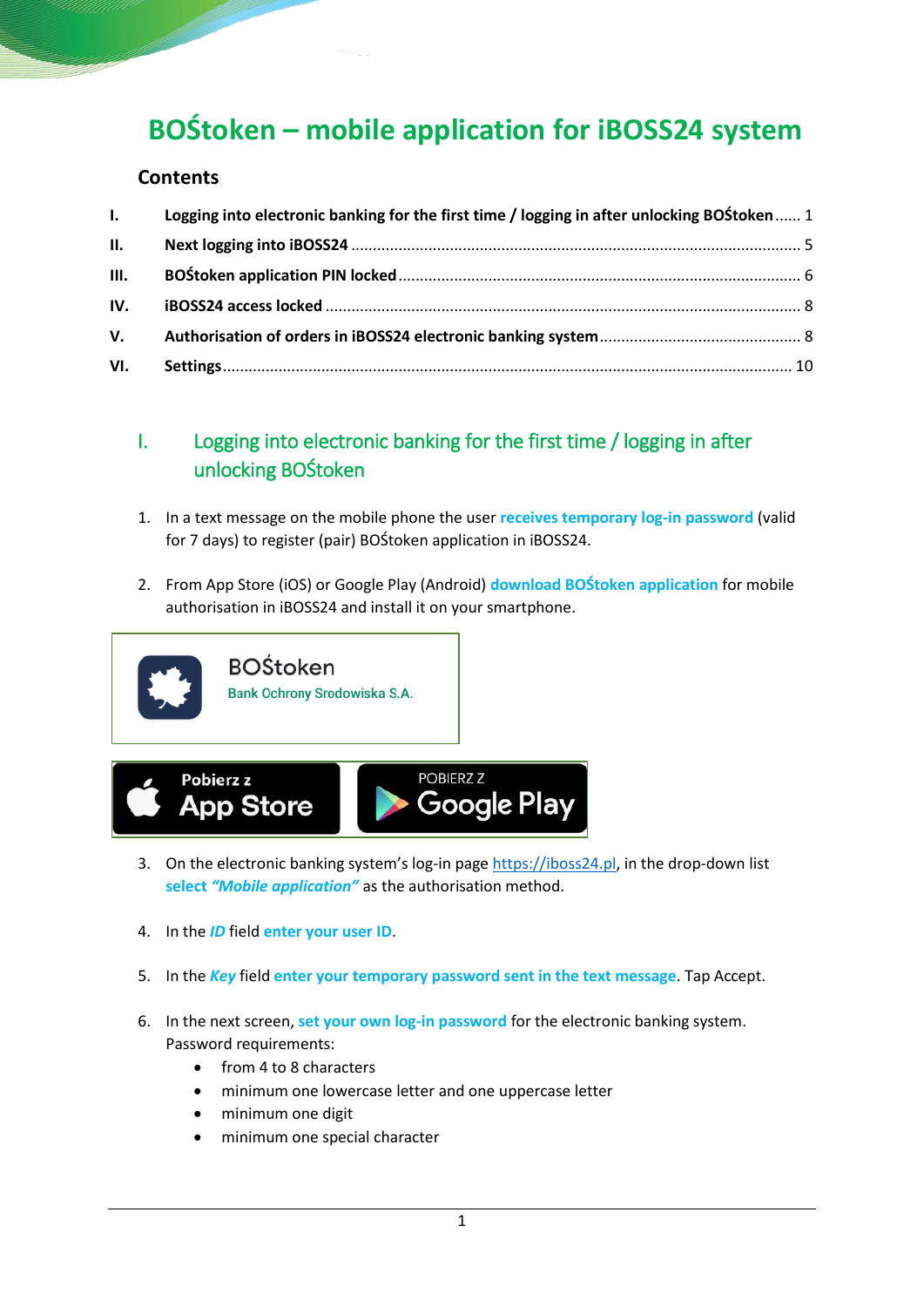| New password     |               |  |
|------------------|---------------|--|
| Confirm password |               |  |
|                  | Change<br>- > |  |
|                  |               |  |

7. The system displays a window called 'New authorisation device'. In the 'Device name' field **enter your own name of the device/ application**. Click Next.

| New authorization device |                       |  |
|--------------------------|-----------------------|--|
| Device name              |                       |  |
|                          | Next<br>$\rightarrow$ |  |
|                          | Cancel                |  |
|                          |                       |  |

8. In the next window, the system displays a six-digit code for registering BOŚtoken. **Run BOŚtoken application on your smartphone**. If you have already downloaded and installed the mobile token before, tap **Menu** – three horizontal lines (top left-hand corner of the app screen) and select Register / Register again. In the first screen of BOŚtoken application **on your phone, enter the code displayed in the screen** in the electronic banking system.

|                                                                                                                                                                                                                            | 12:08 日限 @                                                   | LTE .il 77% |
|----------------------------------------------------------------------------------------------------------------------------------------------------------------------------------------------------------------------------|--------------------------------------------------------------|-------------|
| New authorization device                                                                                                                                                                                                   |                                                              |             |
| en_W celu dokończenia procesu al<br>zii, wprowadź w urządzeniu<br>poniżej kod aktywacyjny<br>autoryzującym sams ang po                                                                                                     | STEP $1/4$                                                   | $\times$    |
| 379032                                                                                                                                                                                                                     | Fill activation code which is presented in online<br>banking |             |
| en_W trakcie aktywowania usługi w urządzeniu mobilnym zostaniesz<br>poproszony o podanie kodu weryfikacyjnego, który zostanie wysłany za<br>pomocą wiadomości SMS na numer +48510*****3<br>en_Kod jest ważny przez 5 minut |                                                              |             |
|                                                                                                                                                                                                                            | 2                                                            |             |
| en_Pozostań na stronie i dokończ proces aktywacji na urządzeniu<br>autoryzującym                                                                                                                                           |                                                              |             |
|                                                                                                                                                                                                                            | 5                                                            |             |
|                                                                                                                                                                                                                            |                                                              |             |
| en_Oczekiwanie na zakończenie procesu aktywacji                                                                                                                                                                            | 8                                                            |             |
| Back to login page                                                                                                                                                                                                         |                                                              |             |
|                                                                                                                                                                                                                            | O                                                            |             |
| Download mobile application                                                                                                                                                                                                |                                                              |             |
| Download on the<br>Gooale Plav<br>pp Store                                                                                                                                                                                 | <b>NEXT</b>                                                  |             |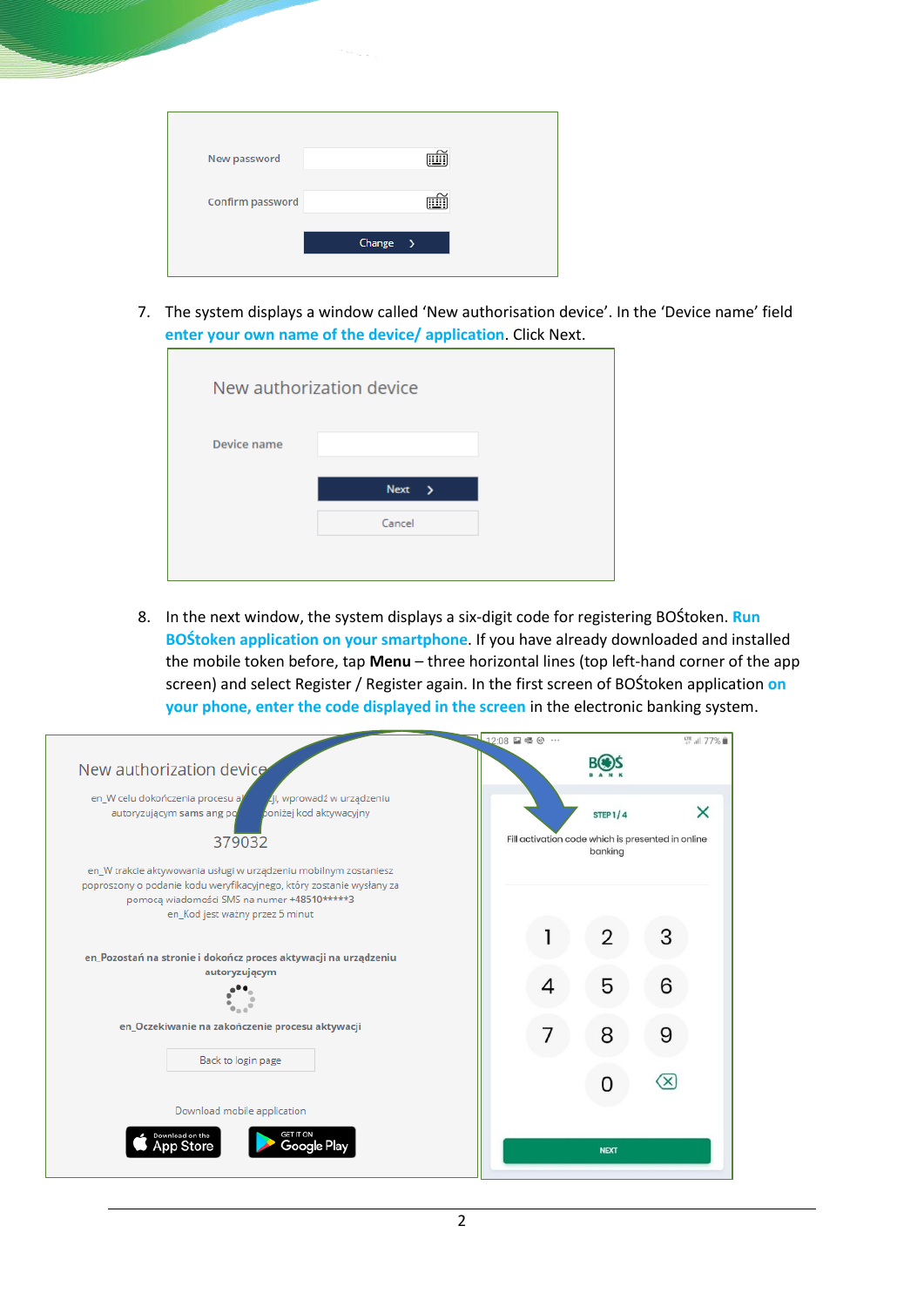9. In the next step, to your mobile phone number **the system will send a six-digit code "Additional pairing code"**. In the **mobile token enter the code from your text message**.

| 12:17 喔日 @ …             |   |                                                                                                     |   | LTE JI 75% |
|--------------------------|---|-----------------------------------------------------------------------------------------------------|---|------------|
|                          |   | В                                                                                                   |   |            |
|                          |   |                                                                                                     |   |            |
| $\overline{\phantom{0}}$ |   | STEP $2/4$                                                                                          |   | X          |
|                          |   | For identification there is need to fill verification<br>code which was send to you in text message |   |            |
|                          |   |                                                                                                     |   |            |
|                          |   |                                                                                                     |   |            |
|                          |   |                                                                                                     |   |            |
|                          | 1 | $\overline{2}$                                                                                      | 3 |            |
|                          |   |                                                                                                     |   |            |
|                          | 4 | 5                                                                                                   | 6 |            |
|                          |   | 8                                                                                                   | 9 |            |
|                          |   |                                                                                                     |   |            |
|                          |   | O                                                                                                   |   |            |
|                          |   |                                                                                                     |   |            |
|                          |   |                                                                                                     |   |            |
|                          |   | <b>NEXT</b>                                                                                         |   |            |
|                          |   |                                                                                                     |   |            |

10. In the third step **enter your own PIN**, with which you will run your mobile application and authorise orders in the electronic banking system.

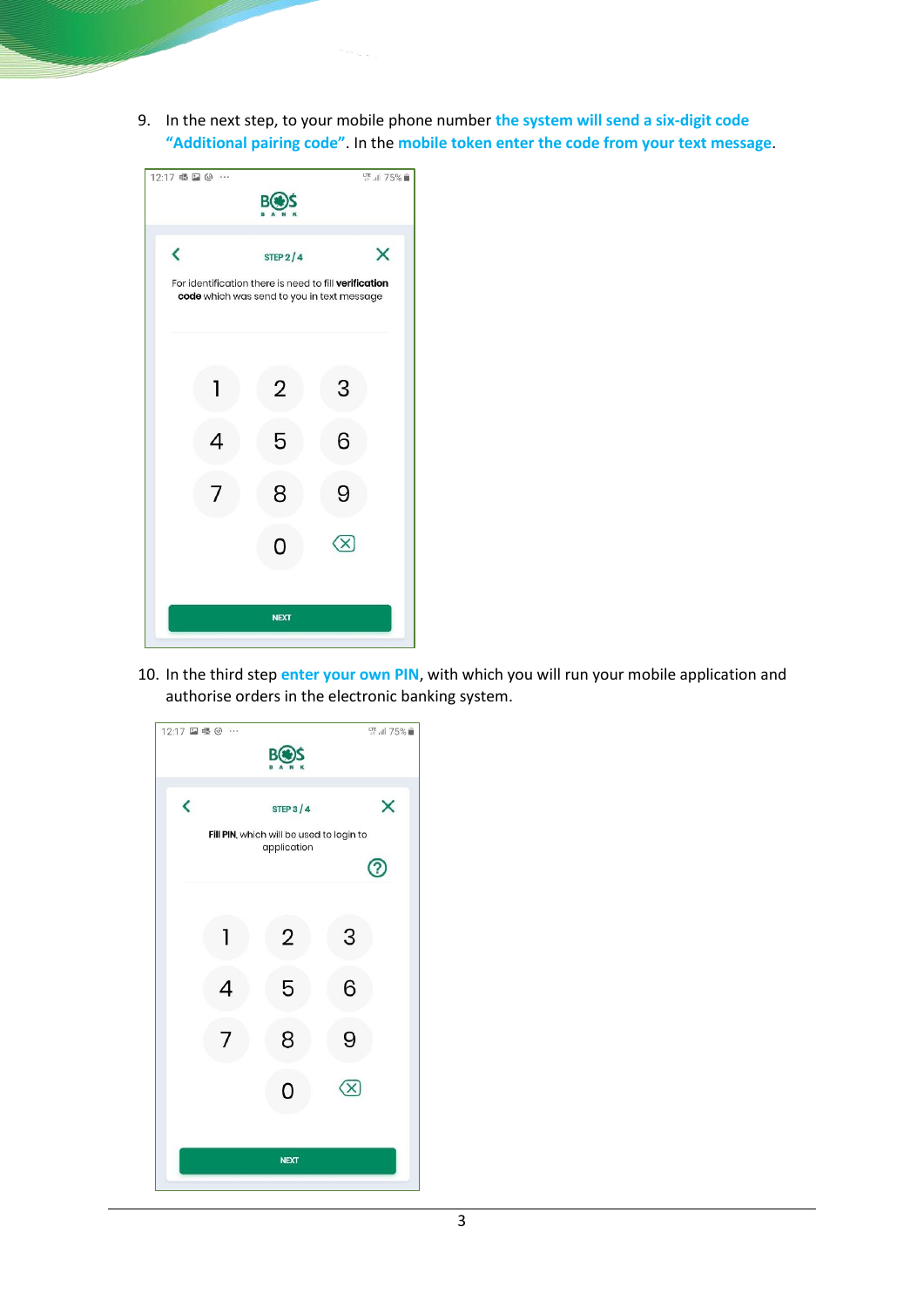11. In the fourth step **re-enter your own PIN**.

| 12:17 国 嗯 @ …            |   | В                                       |   | <b>UTE JIL 75%</b> |
|--------------------------|---|-----------------------------------------|---|--------------------|
|                          |   |                                         |   |                    |
| $\overline{\phantom{a}}$ |   | STEP $4/4$                              |   | $\times$           |
|                          |   | Fill again PIN, to confirm registration |   |                    |
|                          |   |                                         |   |                    |
|                          |   | $\overline{2}$                          | 3 |                    |
|                          |   |                                         |   |                    |
|                          | Δ | 5                                       | 6 |                    |
|                          | 7 | 8                                       | 9 |                    |
|                          |   |                                         |   |                    |
|                          |   | O                                       |   |                    |
|                          |   |                                         |   |                    |
|                          |   | <b>NEXT</b>                             |   |                    |
|                          |   |                                         |   |                    |

12. In BOŚtoken application, the system displays a message confirming you have successfully completed the activation/ registration process. On the web page, the system for a moment displays a message informing that you have successfully completed the authorisation device adding process.



13. Then, log into the banking system as described in *"Next logging into iBOSS24"*.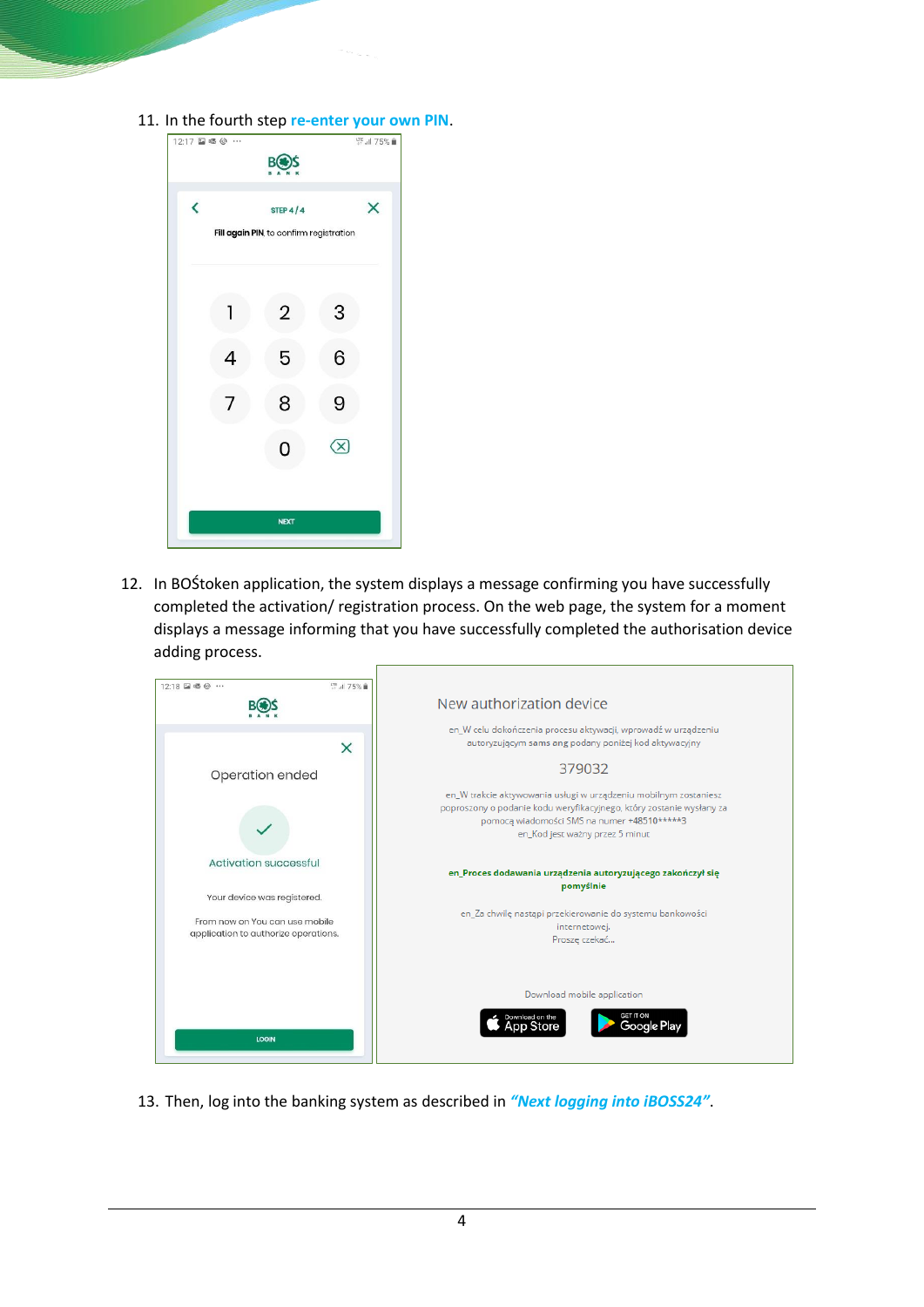## <span id="page-4-0"></span>II. Next logging into iBOSS24

- 1. On the electronic banking system's log-in page [https://iboss24.pl,](https://iboss24.pl/) in the drop-down list **select**  *"Mobile application"* as the authorisation method.
- 2. In the *ID* field **enter your user ID**.
- 3. In the **Key** field **enter your permanent log-in key set during the first logging. Click** *Accept*.
- 4. The system displays a window, where you must accept logging into BOŚtoken application.

| Log in by mobile application                                                                                                |
|-----------------------------------------------------------------------------------------------------------------------------|
| Authentication notification was send to the mobile device.<br>Stay on this page and accept operation in mobile application. |
|                                                                                                                             |
| Waiting for mobile application signature                                                                                    |
| Cancel                                                                                                                      |

5. On your mobile phone **you will receive a PUSH message**. Run BOŚtoken application using your PIN and confirm: tap **'Accept'** and then **enter your PIN in BOŚtoken**.

| 12:18 日眼 @ …                                                   | LTE .il 75%                                         |
|----------------------------------------------------------------|-----------------------------------------------------|
| В                                                              | <b>LOGOUT</b>                                       |
| Ĉ                                                              | X                                                   |
| <b>Authorization details</b>                                   |                                                     |
| <b>AUTHORIZATION ENDS</b><br>correctly<br>Logowanie do iBOSS24 | <b>AUTHORIZATION DATE</b><br>23.09.2019<br>15:02:58 |
| Authorizations                                                 | Settings                                            |

6. The user has logged into the electronic banking system.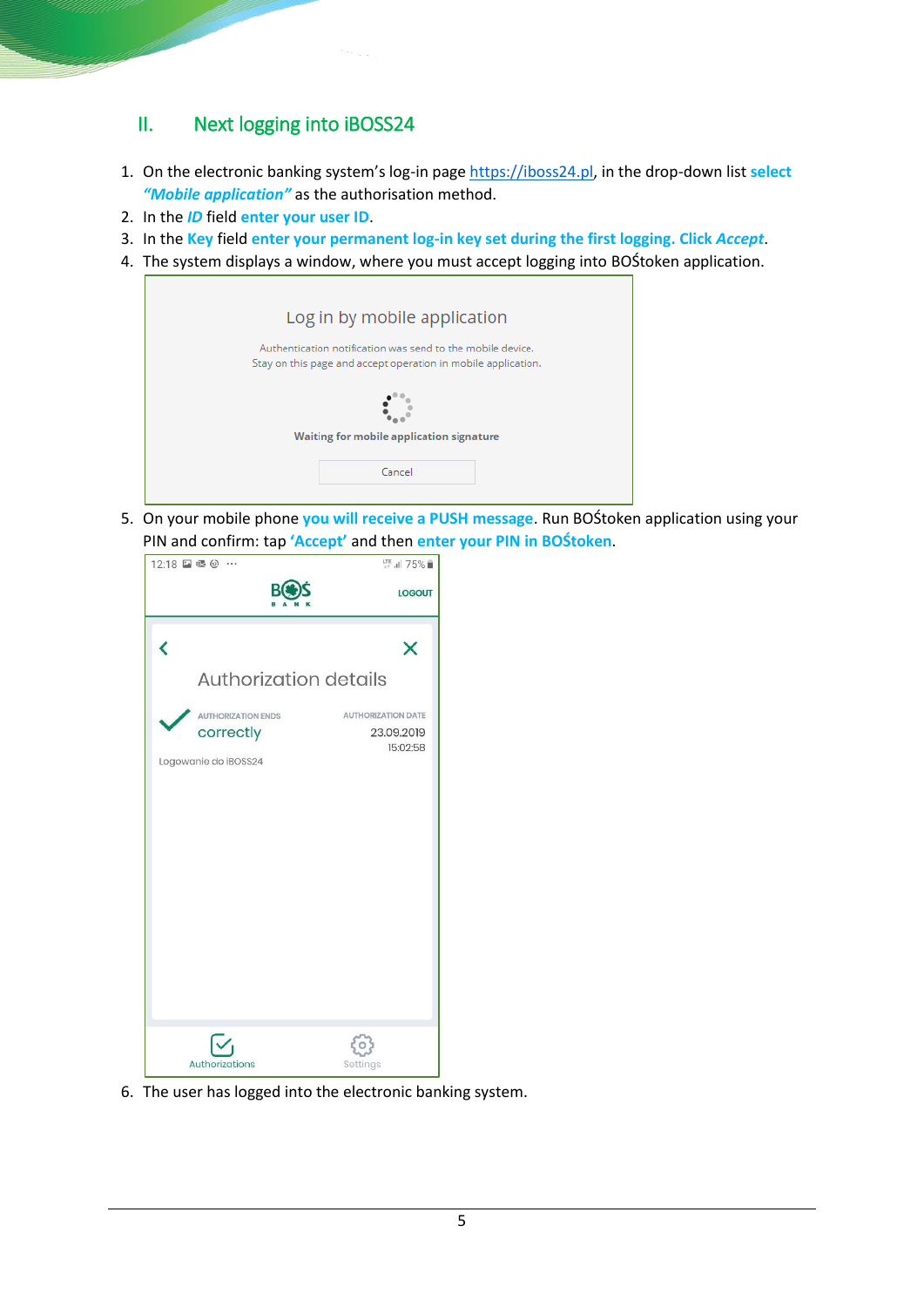# <span id="page-5-0"></span>III. BOŚtoken application PIN locked

1. If you **enter an incorrect PIN for BOŚtoken application three times,** the application will be locked. To unlock your access, **contact the Business Customer Support Centre** or a Bank branch.



2. In the process of unlocking your PIN, in a text message, **you will receive a temporary log-in password**.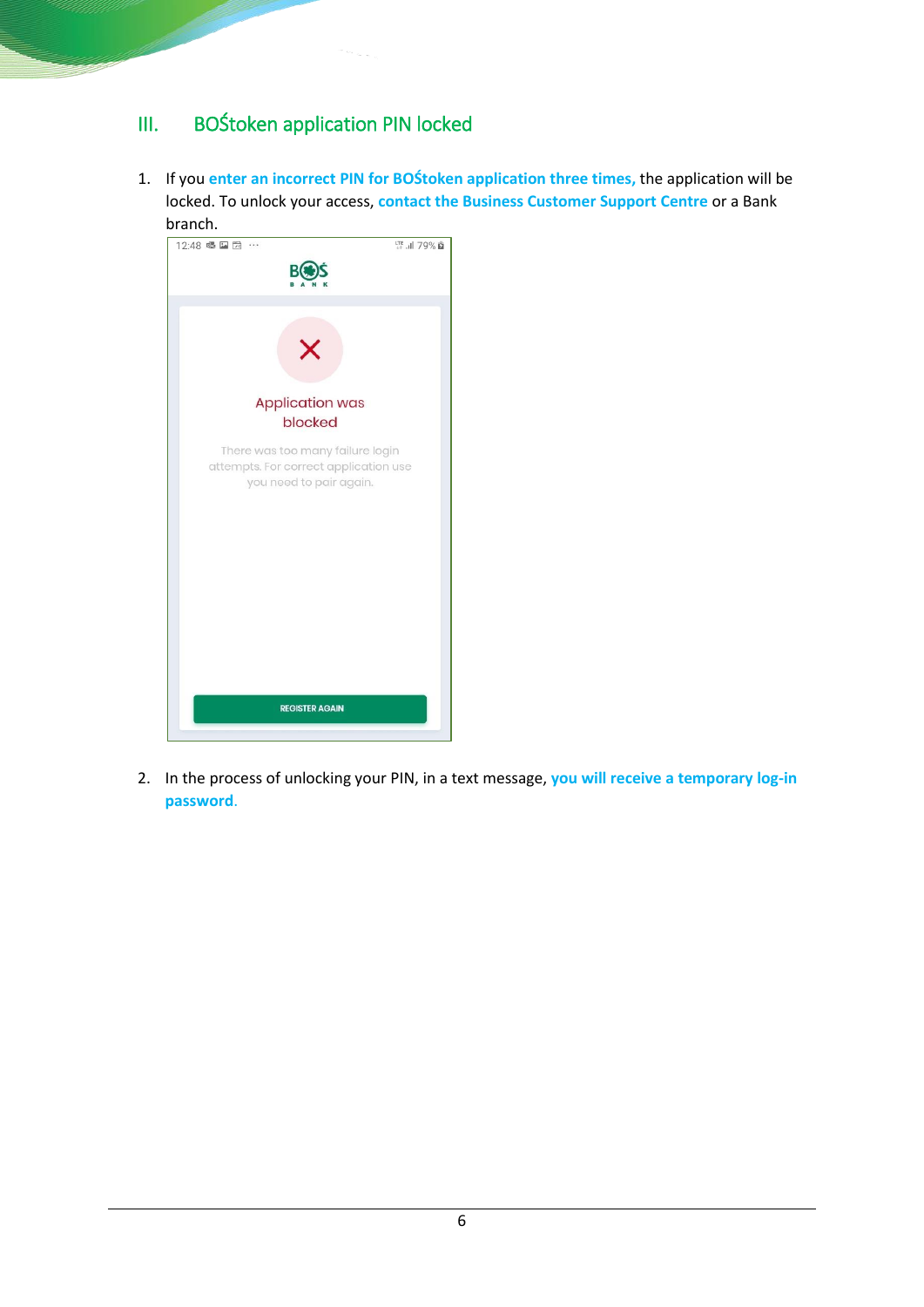3. **Run** BOŚtoken application and tap **Menu** – three horizontal lines (top left-hand corner of the app screen).

| 12:18 2 嗯 @ … |   |                                                 | LTE .ill 75% |  |
|---------------|---|-------------------------------------------------|--------------|--|
|               |   | B(                                              |              |  |
|               |   | <b>LOGIN</b><br>For login enter PIN<br>$51***3$ |              |  |
|               | 1 | $\overline{2}$                                  | 3            |  |
|               | 4 | 5                                               | 6            |  |
|               | 7 | 8                                               | 9            |  |
|               |   | 0                                               |              |  |
|               |   | <b>LOGIN</b>                                    |              |  |

4. **Tap** "Register/ Register again" to re-register the application.



5. Now go through the registration and log-in process again as described in chapter "Logging into electronic banking for the first time / logging in after unlocking BOŚtoken".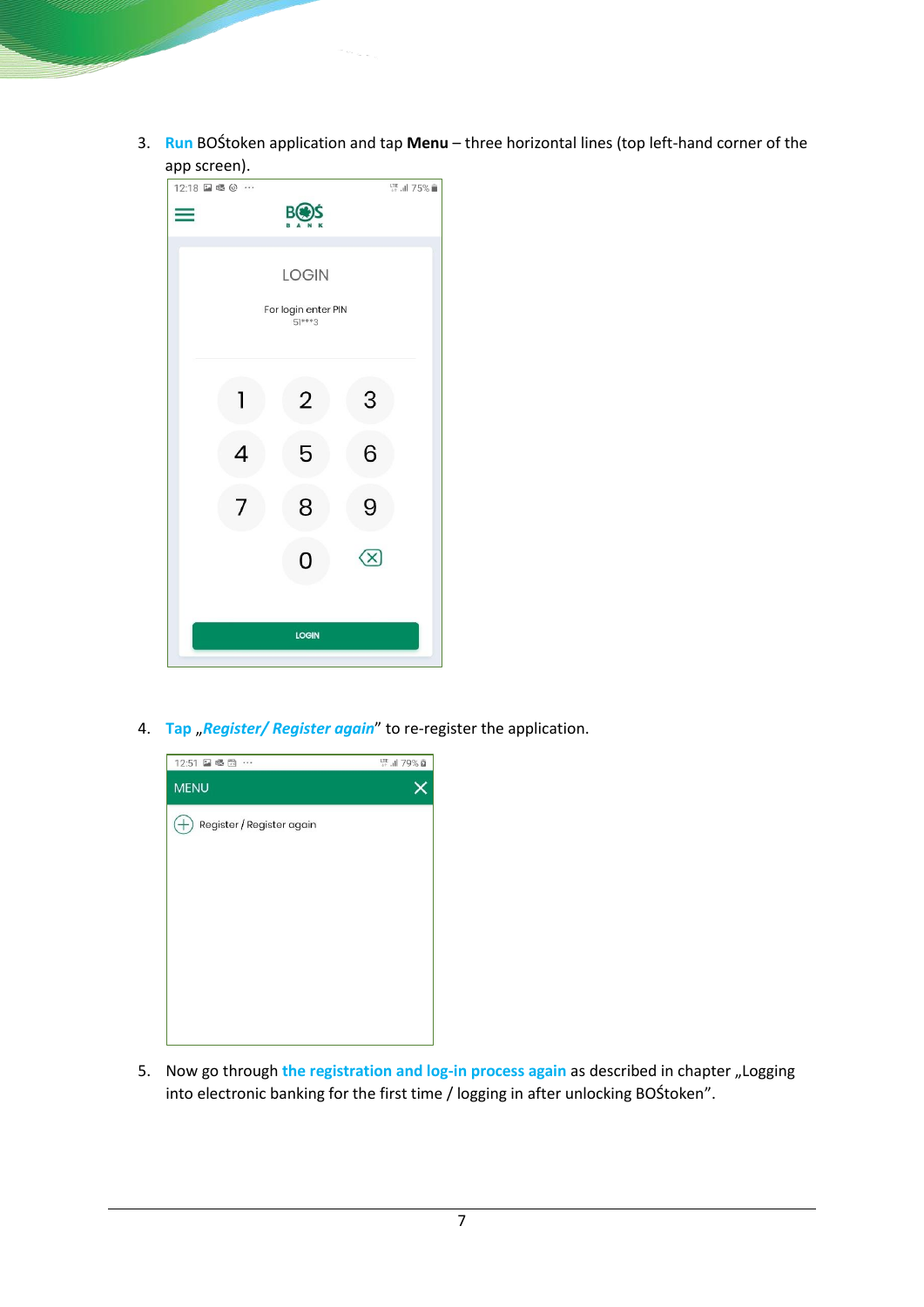## IV. iBOSS24 access locked

- <span id="page-7-0"></span>1. If you **three times enter an incorrect password when logging into iBOSS24, your access will be locked**. To unlock your access, **contact the Business Customer Support Centre** or a Bank branch.
- 2. During the process of unlocking, on your mobile phone, **you will receive a temporary log-in password.**
- 3. Got to iBOSS24 log-in page, in the drop-down list **select "***Mobile application"* **and in the ID field enter your User ID (ID number)**.
- 4. In the **"***Key***" field enter the temporary log-in password from the received text message**.
- 5. You will be asked to **set a new log-in password for iBOSS24**. Enter it twice in the fields displayed.
- 6. The new password has been set you will use it each time when you want to log into iBOSS24.
- 7. In the next steps you will log into iBOSS24. The system will display the authorisation screen, and on your mobile phone **you will receive a PUSH message for logging in**.
- 8. **Tap the PUSH message** to automatically run BOŚtoken application.
- 9. Then log into BOŚtoken application and authorise the iBOSS24 log-in operation.

## <span id="page-7-1"></span>V. Authorisation of orders in iBOSS24 electronic banking system

1. In the iBOSS24 electronic banking system **click details of the authorised order** / transfer package. The system displays a window where you click "Sign" on the bottom of the screen.

| Date of order                                                                                | 2019-09-24                                                                                           |
|----------------------------------------------------------------------------------------------|------------------------------------------------------------------------------------------------------|
| Principal                                                                                    | <b>ANNA</b>                                                                                          |
| Order execution policy                                                                       | Orders will be processed in accordance with the terms set out<br>in regulations concerning payments. |
|                                                                                              | Sign                                                                                                 |
| Log                                                                                          |                                                                                                      |
| 2019-09-24 12:36 Editing transfer - ANNA KOTAS<br>2019-09-24 12:36 New transfer - ANNA KOTAS |                                                                                                      |

- 2. The system displays a window informing about waiting for order authorisation in BOŚtoken application.
- 3. Then **on your mobile phone you will receive a PUSH message** about order authorisation. Run BOŚtoken application using your own PIN.
- 4. **The application displays the details of the order**, to compare them and verify they are correct.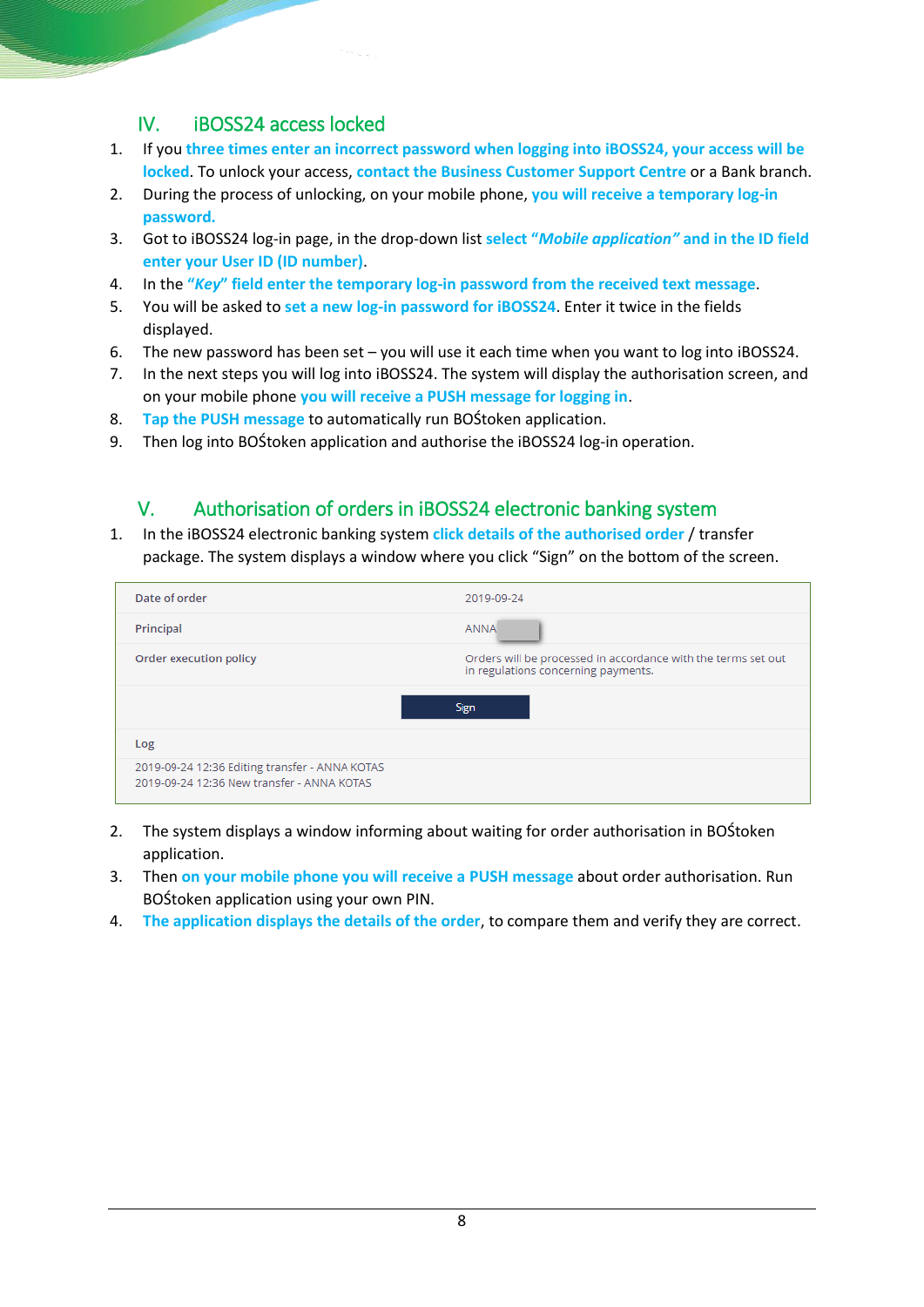| Transfer - accepting                                                                         |                                                                                                                                    |                                                         |
|----------------------------------------------------------------------------------------------|------------------------------------------------------------------------------------------------------------------------------------|---------------------------------------------------------|
| Reference                                                                                    |                                                                                                                                    |                                                         |
| Account to be debited                                                                        | 48 1540 1287 2001 6878 4724 0001                                                                                                   | Operation authorization                                 |
| Name of bank                                                                                 | BOS 1 Oddział Operacyjny w Warszawie                                                                                               |                                                         |
| <b>Recipient's name</b>                                                                      | Odbiorca nazwa adres                                                                                                               | Domestic transfer acceptance                            |
| Recipient's account number                                                                   | 17 1540 1287 3001 6800 7908 0001                                                                                                   | 0.01 PLN                                                |
| Amount                                                                                       | 0.01 PLN                                                                                                                           | CONTRACTOR                                              |
| Title                                                                                        | przelew przykładowy FV                                                                                                             | Odbiorca nazwa adres                                    |
| <b>Clearing system</b>                                                                       | <b>ELIXIR</b>                                                                                                                      | <b>FROM ACCOUNT</b><br>48 1540 1287 2001 6878 4724 0001 |
| Date of order                                                                                | 2019-09-24                                                                                                                         | TO ACCOUNT                                              |
| Principal                                                                                    | <b>ANNA KOTAS</b>                                                                                                                  | 17 1540 1287 3001 6800 7908 0001                        |
| <b>Order execution policy</b>                                                                | Orders will be processed in accordance with the terms set out<br>in regulations concerning payments.                               | <b>TITLE</b><br>przelew przykładowy FV                  |
|                                                                                              | en_Powiadomienie autoryzacyjne zostało wysłane na urządzenie.<br>en_Pozostań na stronie i potwierdź operację w aplikacji mobilnej. | <b>DATE OF ORDER</b><br>2019-09-24                      |
|                                                                                              | en_Oczekiwanie na podpis aplikacją mobilną                                                                                         | <b>ACCEPT</b>                                           |
| Log                                                                                          |                                                                                                                                    |                                                         |
| 2019-09-24 12:36 Editing transfer - ANNA KOTAS<br>2019-09-24 12:36 New transfer - ANNA KOTAS |                                                                                                                                    |                                                         |

- 5. **Using your PIN** accept the authorised order/ transfer package.
- 6. On the phone you will see a message confirming authorisation of the order. Remember that the authorised order/ transfer package must be forwarded for execution.



7. After you finish working in BOŚtoken application, tap "*Logout*".